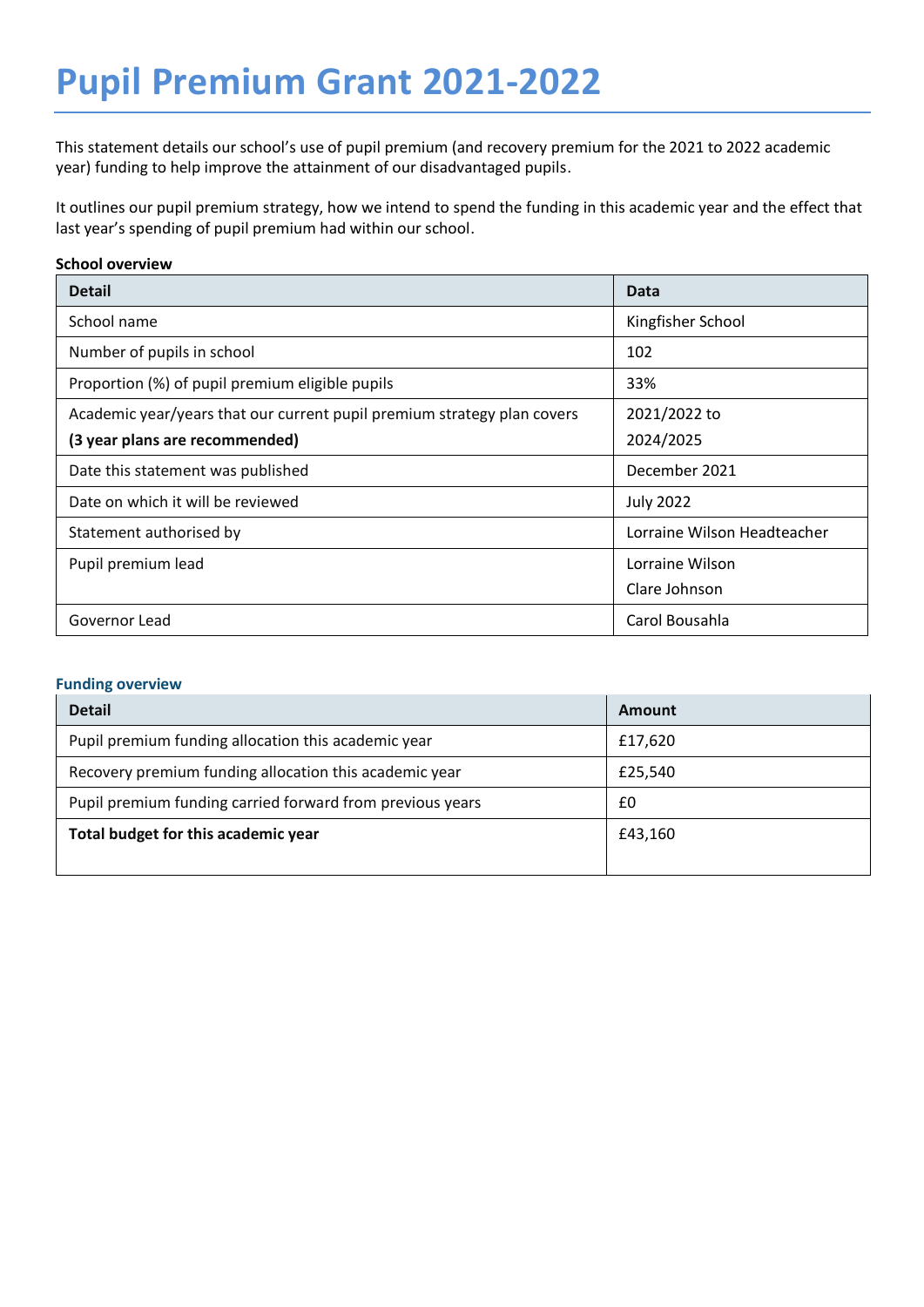### **Statement of intent**

Our aim is to use pupil premium funding to help us achieve and sustain positive outcomes for our disadvantaged pupils. Whilst socio-economic disadvantage is not always the primary challenge our pupils face, we do see a variance in outcomes for disadvantaged pupils across the school when compared to their peers (and those who join us at similar starting points), particularly in terms of:

- Academic attainment
- Progression to further education
- Employability
- Social opportunities
- Support Wellbeing

At the heart of our approach is high-quality teaching focussed on areas that disadvantaged pupils require it most, targeted support based on robust diagnostic assessment of need, and helping pupils to access a broad and balanced curriculum.

Although our strategy is focused on the needs of disadvantaged pupils, it will benefit all pupils in our school where funding is spent on whole-school approaches, such as high-quality teaching. Implicit in the intended outcomes detailed below, is the intention that outcomes for non-disadvantaged pupils will be improved alongside progress for their disadvantaged peers.

We will also provide disadvantaged pupils with support to develop independent life and social skills and continue to ensure that high-quality work experience, careers guidance and further and higher education guidance is available to all.

Our strategy is integral to wider school plans for education recovery, notably through engagement with the National Tutoring Programme for pupils that have been worst affected, including non-disadvantaged pupils.

Our strategy will be driven by the needs and strengths of each young person, based on formal and informal assessments, not assumptions or labels. This will help us to ensure that we offer them the relevant skills and experience they require to be prepared for adulthood.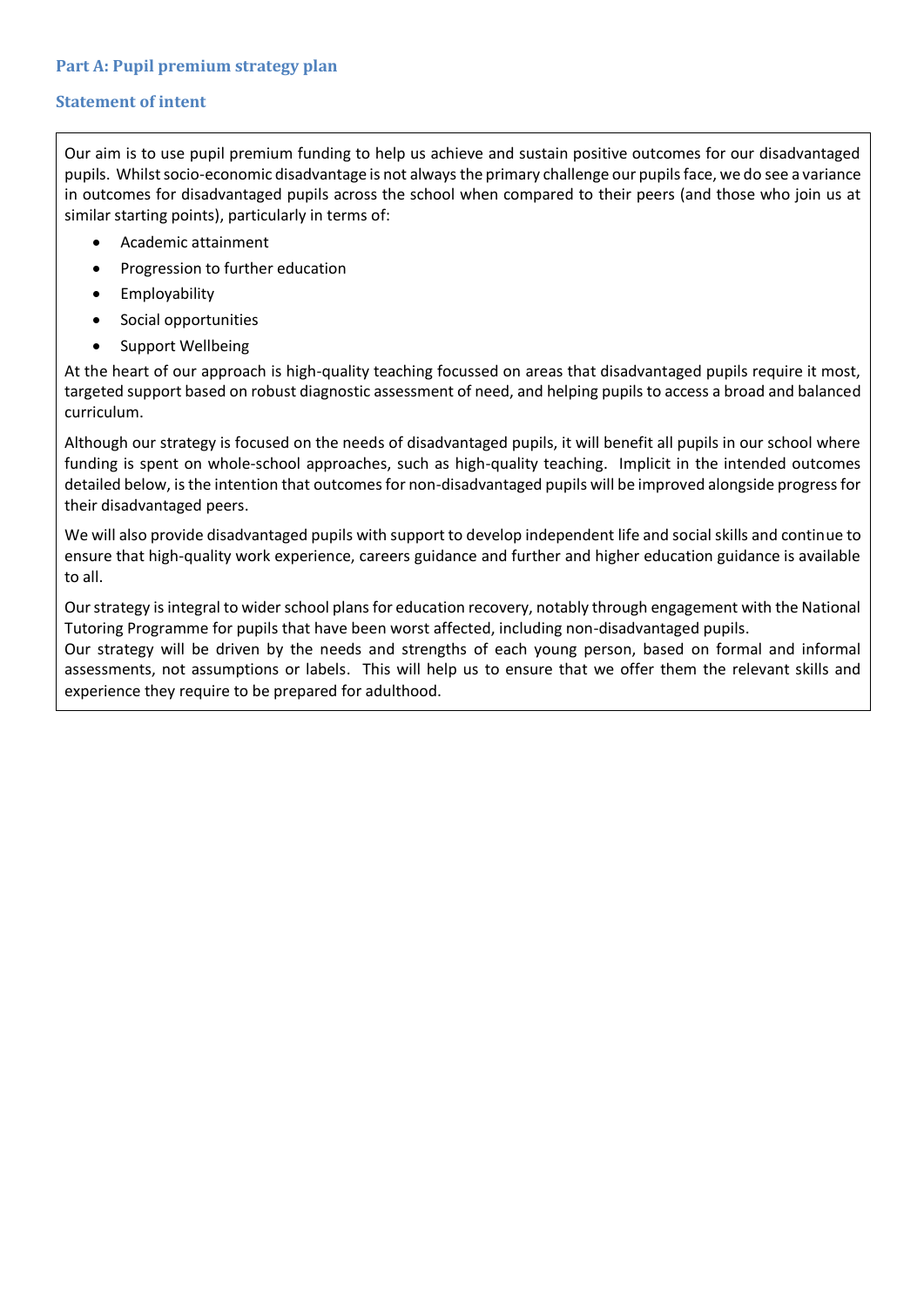### **Challenges**

| <b>Challenge</b><br>number | <b>Detail of challenge</b>                                                                                                                                                                                                                                                                                                                                                                                |
|----------------------------|-----------------------------------------------------------------------------------------------------------------------------------------------------------------------------------------------------------------------------------------------------------------------------------------------------------------------------------------------------------------------------------------------------------|
| $\mathbf{1}$               | Our observations show that disadvantaged pupils generally make less progress from their<br>starting points when entering school. Whilst the types of barriers to learning and the difficulties<br>disadvantaged pupils experience vary, their overall academic progress tends to be lower in most<br>subjects compared to non-disadvantaged pupils. This trend is most recognisable in maths<br>outcomes. |
| $\overline{2}$             | Our assessments, observations and discussions with pupils show that disadvantaged pupils<br>generally have greater challenges around communicating and expressing their needs than their<br>peers, including non-verbal, limited language and social interaction difficulties.                                                                                                                            |
| 3                          | Our observations show that disadvantaged pupils are more likely to have communication needs<br>that can lead to challenges in relation to self-regulation, which in turn can lead limit<br>opportunities to the wider curriculum                                                                                                                                                                          |
| 4                          | Through observations and conversations with pupils and their families, we find that<br>disadvantaged pupils generally have fewer opportunities to develop cultural capital outside of<br>school.                                                                                                                                                                                                          |
| 5                          | Our assessments, observations and conversations with pupils and their families indicate that<br>disadvantaged pupils often require additional support to develop independence with personal<br>skills.                                                                                                                                                                                                    |
| 6                          | Our assessments, observations and discussions with pupils and families demonstrate that the<br>education, wellbeing and wider aspects of personal development of many of our disadvantaged<br>pupils have been impacted by the pandemic to a greater extent than for other pupils. These<br>findings are backed up by several national studies.                                                           |
| 7                          | Our observations are that disadvantaged pupils and their families generally have difficulties<br>accessing information and services outside of the school environment.                                                                                                                                                                                                                                    |

This details the key challenges to achievement that we have identified among our disadvantaged pupils.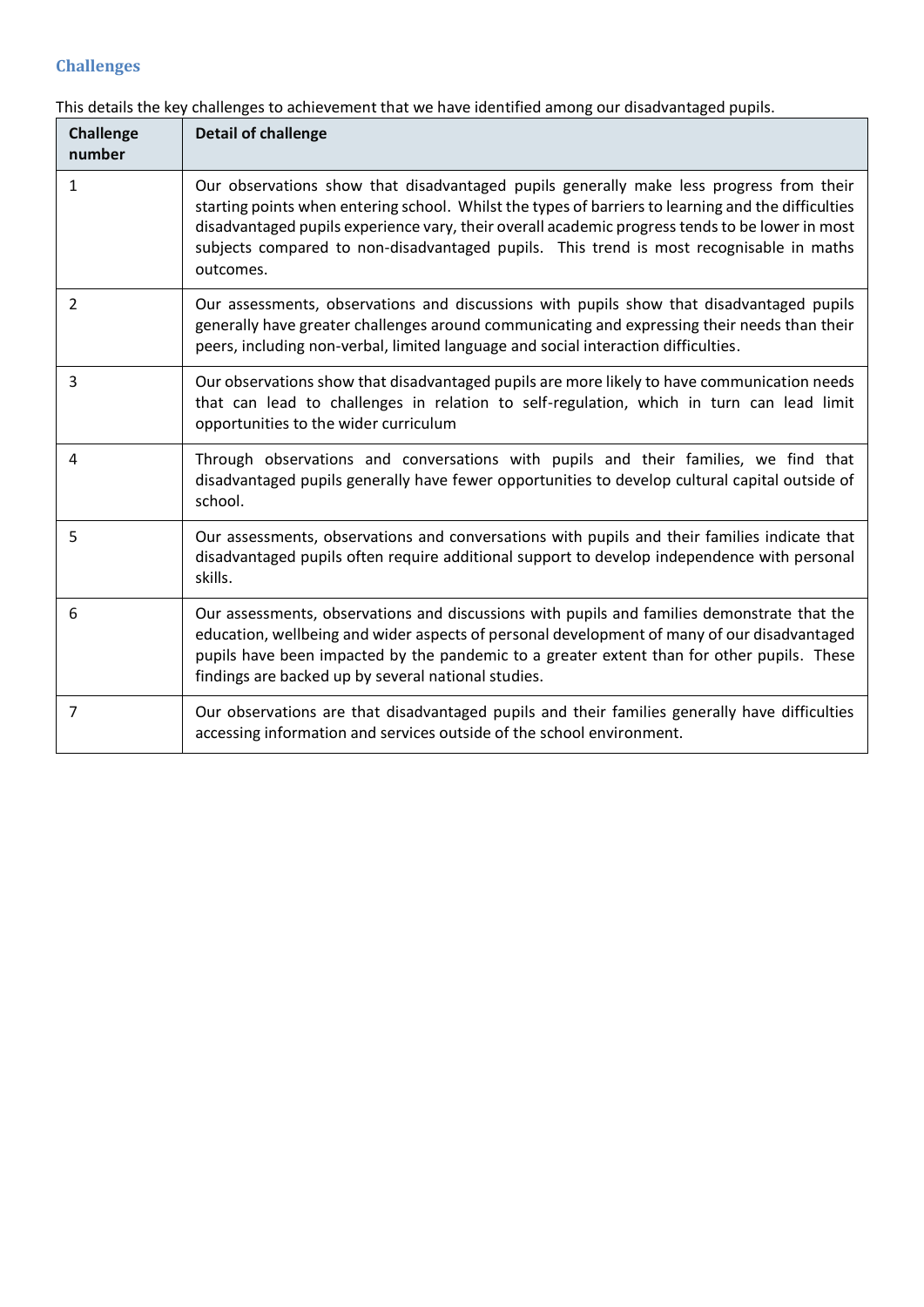This explains the outcomes we are aiming for **by the end of our current strategy plan**, and how we will measure whether they have been achieved.

| <b>Intended outcome</b>                                                                                                                                                                                       | <b>Success criteria</b>                                                                                                                                                                                                                                                                                            |
|---------------------------------------------------------------------------------------------------------------------------------------------------------------------------------------------------------------|--------------------------------------------------------------------------------------------------------------------------------------------------------------------------------------------------------------------------------------------------------------------------------------------------------------------|
| Improved attainment for disadvantaged pupils in all<br>areas of their education, both academic and EHCP led<br>outcomes, relative to their starting points as identified<br>through baseline assessments.     | Through achievement of improved performance, as<br>demonstrated by our end of year assessments at the<br>end of our strategy in 2024/25.<br>An increase in the number of disadvantaged pupils that<br>meet or exceed End of Year Goals with regard to English<br>and Maths, as well as their EHCP long term goals. |
| Pupils have opportunities to develop functional<br>communication to support them to be as communicate<br>their needs and wants as much as possible, whilst<br>accepting this looks different for every pupil. | Assessment of pupils' language communication shows<br>a reduction in the disparity in outcomes between<br>disadvantaged pupils and their peers in our school.                                                                                                                                                      |
| Pupils are equipped with the skills to help them self-<br>regulate and are therefore able to access the full<br>curriculum.                                                                                   | Through achievement of EHCP termly outcomes.                                                                                                                                                                                                                                                                       |
| Disadvantaged pupils and their families have greater<br>confidence and independence to help them engage<br>more with the wider community and prepare for<br>adulthood.                                        | Through observations and discussions with pupils and<br>their families.                                                                                                                                                                                                                                            |
| Disadvantaged pupils feel supported to develop<br>independence with personal skills.                                                                                                                          | There is no discernible different between the number of<br>pupils developing independence when compared to<br>non-disadvantaged pupils. Families can also see the<br>improvement in these areas within the home setting.                                                                                           |
| Disadvantaged pupils have the opportunity to develop<br>education, wellbeing and wider aspects of personal<br>development.                                                                                    | There is no discernible different between the pupils<br>develop education, wellbeing and wider aspects of<br>personal development to that of non-disadvantaged<br>pupils.                                                                                                                                          |
| Employment of a Parent Advocate who will support<br>families of disadvantaged pupils in order for them to<br>receive additional support from services beyond the<br>school environment.                       | There is no discernible different between the pupils<br>receiving additional support from services beyond the<br>school environment to that of non-disadvantaged<br>pupils.                                                                                                                                        |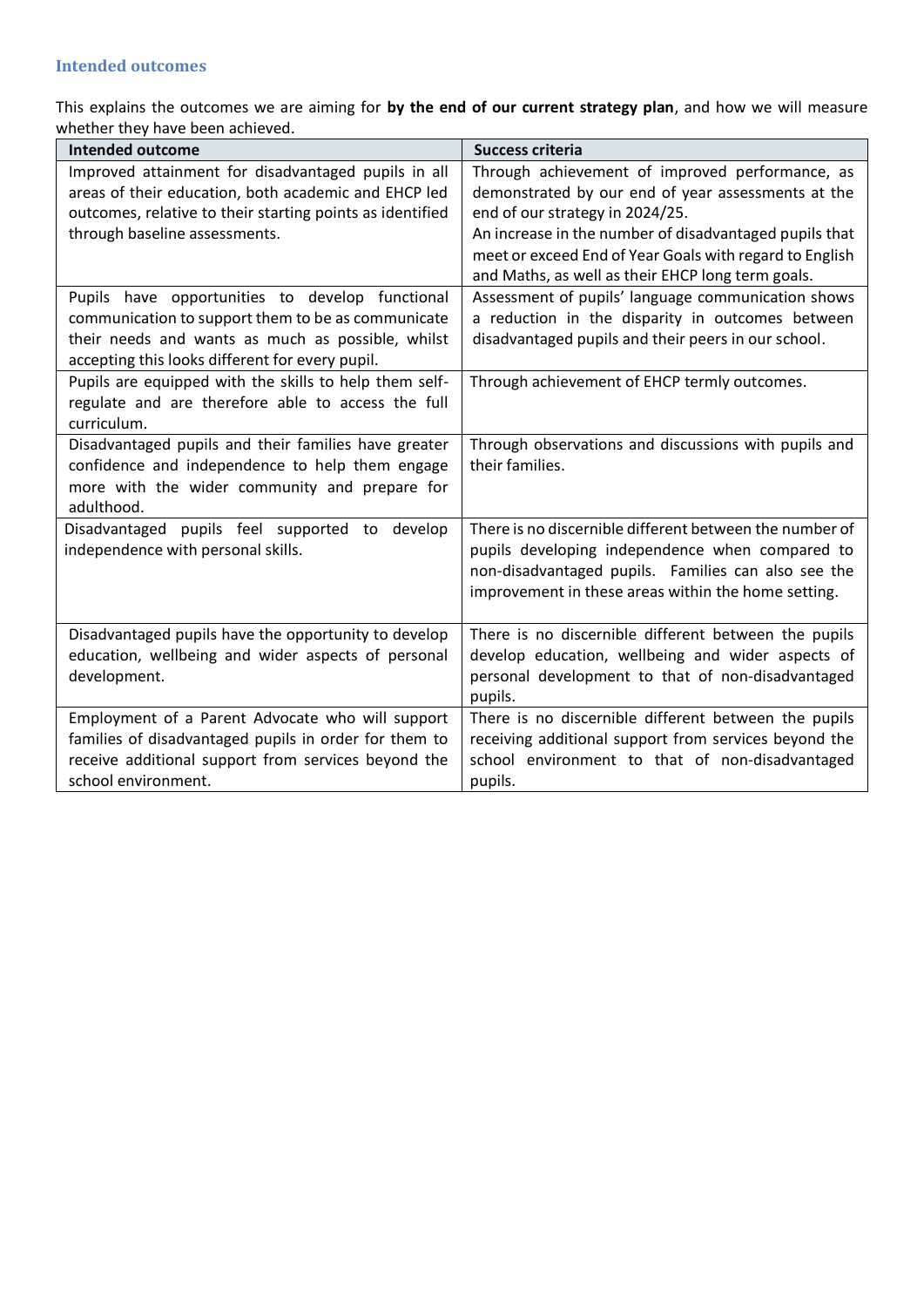### **Activity in this academic year**

This details how we intend to spend our pupil premium (and recovery premium funding) **this academic year** to address the challenges listed above.

# **Teaching (for example, CPD, recruitment and retention)**

| $\ast$                                                                                                                                                                                                 |                                                                                                                                                                                                                                                                                                                                                                                         |                        |
|--------------------------------------------------------------------------------------------------------------------------------------------------------------------------------------------------------|-----------------------------------------------------------------------------------------------------------------------------------------------------------------------------------------------------------------------------------------------------------------------------------------------------------------------------------------------------------------------------------------|------------------------|
| <b>Activity</b>                                                                                                                                                                                        | Evidence that supports this approach                                                                                                                                                                                                                                                                                                                                                    | <b>Challenge</b>       |
|                                                                                                                                                                                                        |                                                                                                                                                                                                                                                                                                                                                                                         | number(s)<br>addressed |
| Teacher to have the overall<br>responsibility for maths across<br>the whole school setting.<br><b>INSET to include</b><br>Maths specific to our pupils.<br>Phonics specific to our pupils<br>$\bullet$ | The DfE non-statutory guidance has been produced in<br>conjunction with the National Centre for Excellence in the<br>Teaching of Mathematics, drawing on evidence-based<br>approaches:<br>Maths guidance KS 1 and 2.pdf<br>(publishing.service.gov.uk)<br><b>Phonics-EEF</b><br>Five evidence-based strategies to support-EEF<br>What-Makes-Great-Teaching-REPORT.pdf (suttontrust.com) | 1                      |
| Additional training and resources                                                                                                                                                                      | <b>Phonics-EEF</b>                                                                                                                                                                                                                                                                                                                                                                      | 2, 3                   |
| to support delivery of 1-1 and                                                                                                                                                                         | Five evidence-based strategies to support-EEF                                                                                                                                                                                                                                                                                                                                           |                        |
| small group work in relation to<br>phonics                                                                                                                                                             |                                                                                                                                                                                                                                                                                                                                                                                         |                        |
| Additional TAs employed<br>to<br>support delivery of 1-1 and small<br>group work in relation<br>to<br>communication.                                                                                   | Communication Trust worked with<br>The<br>the<br><b>Better</b><br>Communication Research Programme to develop the What<br>Works database of evidenced interventions to support<br>children's speech, language and communication.<br>What works database-ican<br>This has been endorsed by the Royal College of Speech and<br>Language Therapists.                                       | 2, 3                   |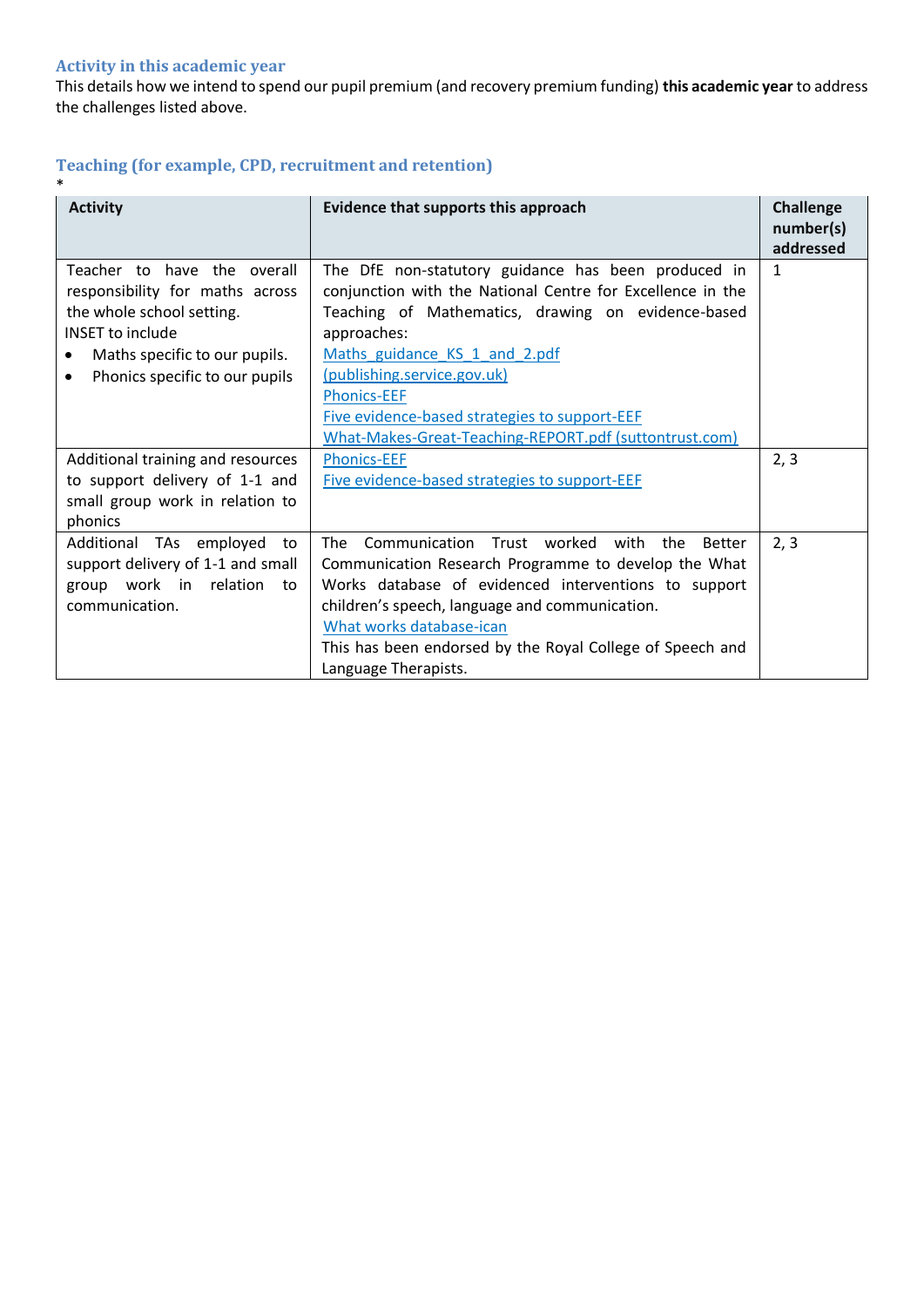| *                                                                                                                                                                                                                                                                                                            |                                                                                                                                                                                                                                                                     |                                            |
|--------------------------------------------------------------------------------------------------------------------------------------------------------------------------------------------------------------------------------------------------------------------------------------------------------------|---------------------------------------------------------------------------------------------------------------------------------------------------------------------------------------------------------------------------------------------------------------------|--------------------------------------------|
| <b>Activity</b>                                                                                                                                                                                                                                                                                              | Evidence that supports this approach                                                                                                                                                                                                                                | <b>Challenge</b><br>number(s)<br>addressed |
| Discrete phonics input                                                                                                                                                                                                                                                                                       | Understanding the meaning of a text requires a combination of<br>word recognition and language comprehension:<br>Learning to Read: "The Simple View of Reading"   National<br><b>Center on Improving Literacy</b>                                                   | 1                                          |
| Engaging with the National<br>Tutoring Pro-gramme to provide<br>a blend of tuition, mentoring<br>and school-led tutoring for<br>pupils whose education<br>has<br>been most impacted by the<br>pandemic. A significant<br>proportion of the pupils who<br>tutoring<br>will<br>be<br>receive<br>disadvantaged. | Tuition targeted at specific needs and knowledge gaps can be<br>an effective method to support low attaining pupils or those<br>falling behind, both one-to-one:<br>One to one tuition-EEF<br>And in small groups:<br><b>Small group tuition-Toolkit Strand-EEF</b> | 6                                          |

## **Wider strategies (for example, related to attendance, behaviour, wellbeing)**

**\*Total budgeted cost: £108,070**

| *                              |                                                                     |                  |
|--------------------------------|---------------------------------------------------------------------|------------------|
| <b>Activity</b>                | Evidence that supports this approach                                | <b>Challenge</b> |
|                                |                                                                     | number(s)        |
|                                |                                                                     | addressed        |
| Enhancing<br>the<br>sensory    | We have observed that sensory equipment and resources such as       | 3                |
| regulation<br>equipment        | peanut balls, and additional proprioceptor equipment can be         |                  |
| available for PP learners with | effective at providing support for our pupils with sensory needs.   |                  |
| enhanced sensory needs,        | Sensory challenges for autistic pupils-Autistic Society             |                  |
| including autism. We will      |                                                                     |                  |
| also fund staff training.      |                                                                     |                  |
| Programme working with         |                                                                     | 3, 4             |
| and<br>parents<br>carers<br>to |                                                                     |                  |
| develop effective<br>home      | The NSPCC recommends parents and carers work with their             |                  |
| learning environments and      | children to create routines that provide structure to their day,    |                  |
| increased self-expression.     | partake in activities together, and assist children in expressing   |                  |
| Zones of Regulation            | their emotions:                                                     |                  |
|                                | Supporting children with special educational needs and              |                  |
|                                | disabilities-NSPCC                                                  |                  |
|                                | The Zones of Regulation: A Social Learning Pathway                  |                  |
| Training Year 9+ pupils to use | Independent Travel Training is likely to enhance pupils' social and | 4, 5, 6          |
| public<br>transport<br>where   | employment opportunities:                                           |                  |
| appropriate.                   | Department for Education - Home School Transport                    |                  |
| Ongoing cost for the Parent    | Having an onsite Parent Advocate will support parents who           | $\overline{7}$   |
| Advocate to support parents.   | struggle to access the support they are entitled too. The role also |                  |
|                                | supports parents in finding outside activities for their our pupils |                  |
|                                | and their siblings to get involved in.                              |                  |
|                                | EEF Parental Engagement Guidance Report                             |                  |